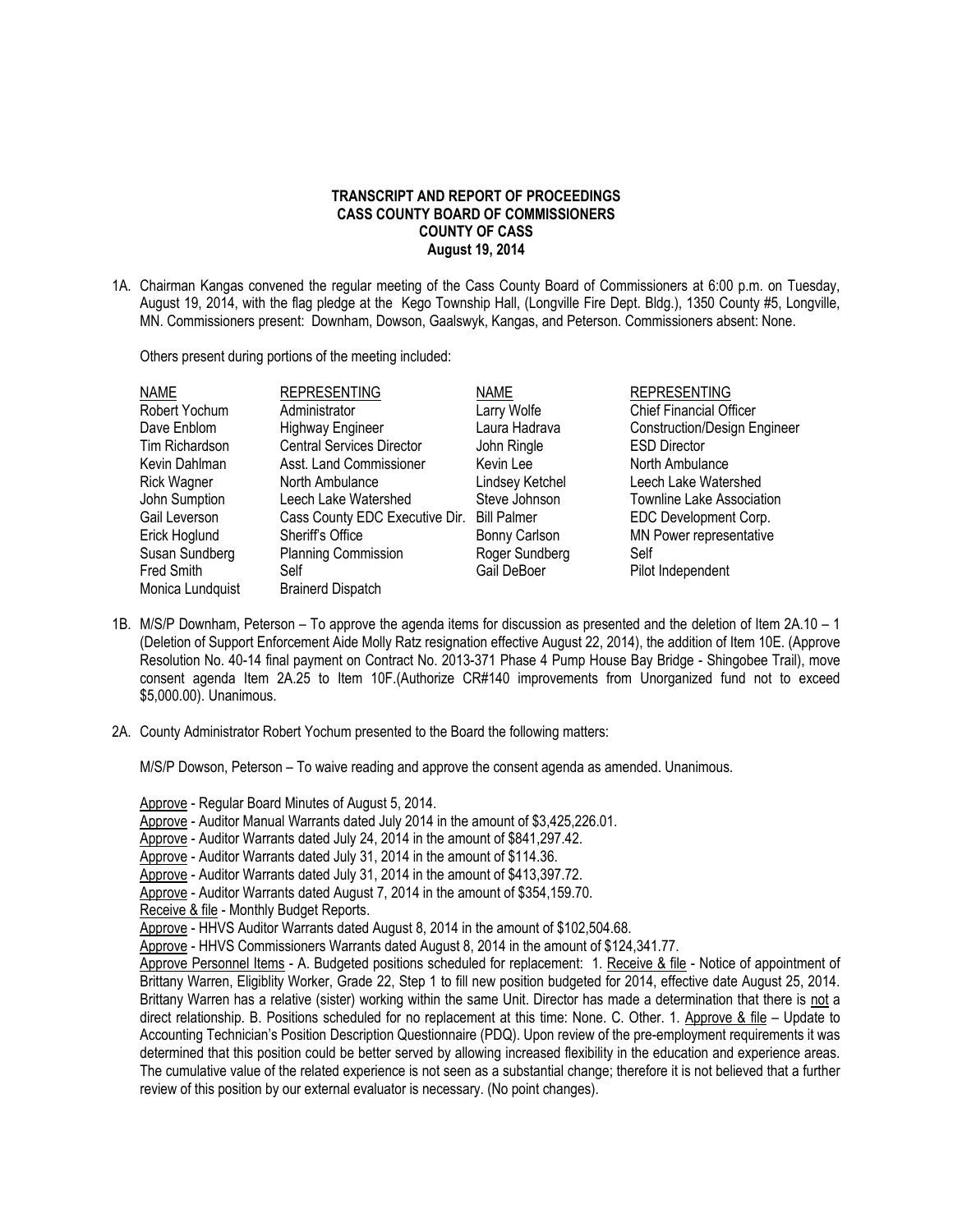Receive & file - Notification from the City of Cass Lake of proposed establishment of TIF Dist.No.1-4 (medical clinic for Da Vita Healthcare).

Receive & file - Auditor -Treasurer's Interest Income Report for July 2014.

Receive & file - Notice from PRASD MN Public Facilities Authority Loan Repayment in the amount of \$41,668.38.

Receive & file - Timber auction results of July 31, 2014 totaling 11,686.00 cords plus 238.90 mbf saw timber totaling \$340,373.95.

Receive & file - Cities of Cass Lake, Hackensack, Pillager, Pine River, & Walker - Annual Disclosure of Tax Increments year ending Dec. 31, 2013.

Receive & file - 2014 MCIT dividend payment in the amount of \$199,446.00.

Approve Assessor's Office Abatements: Tax Year 2012 Jeffrey Parker, 30-348-0140 Pine Lake, Clerical Error, Remove Harbor Slip (Current \$2,250, proposed \$2,118)Tax \$ change (\$132.00); Tax Year 2013 Jeffrey Parker, 30-348-0140 Pine Lake, Clerical Error, Remove Harbor Slip (Current \$3,072 proposed \$2,934) Tax \$ change (\$138.00); Tax Year 2014 Jeffrey Parker, 30-348-0140 Pine Lake, Clerical Error, Remove Harbor Slip (Current \$3,126 proposed \$2,984) Tax \$ change (\$142.00).

Receive & file – Assessors 2<sup>nd</sup> Quarter 2014 Foreclosure Report and 2<sup>nd</sup> Quarter 2014 Sales Activity Report.

Receive & file - 2014 State Board of Equalization report approving Assessors Office valuation data.

Authorize - 2<sup>nd</sup> quarter Longville Ambulance Subordinate Service District payment in the amount of \$102,750.00.

| Bidder                     | <b>Basement Fill</b> | <b>Culvert Installation</b> |
|----------------------------|----------------------|-----------------------------|
| Schrupp Excavating         | \$2,634.00           | \$6,200.00                  |
| North Fork Excavators      | \$2,800.00           | \$6,800.00                  |
| <b>Hengel Construction</b> | \$5,400.00           | \$8,550.00                  |
| Rodney Enberg              | \$6,100.00           | \$6,474.00                  |

M/S/P Dowson, Peterson – To award basement fill project to Schrupp Excavating not to exceed \$2,634.00 and culvert installation project to Schrupp Excavating not to exceed \$6,200.00. Unanimous.

Approve - 2014 FSC/SmartWood audit agreement as presented in the amount of \$7,581.00.

Approve - Issuance of check to Nancy J. Johnson in the stated amount of \$389.00 previously cancelled by Board action of Sept. 20, 2011.

Approve - Request from Loren Loch to transfer timber permit #112073 to Dukek Logging, Inc.

Approve - Voting procedure related to Social Security coverage for the PERA correctional plan by majority vote.

Receive & file – June/July 2014 Cass County EDC Activity Report.

Receive & file - Final draft of Solid Waste Management Plan for public comment.

- 3A. Minnesota Power Renewable Business Operations Manager Bonny Carlson explained that MN Power operates 11 renewable energy hydro facilities two of which are in Sylvan Township and the City of Pillager. The Pillager hydroelectric facility is located in southern Cass County on the Crow Wing River which was placed into service in 1917, it has two generating units with a capacity of 1.5 MW. The Sylvan hydroelectric facility is located on the Crow Wing River (just downstream from the Pillager facility) where the Gull River flows into the Crow Wing River, it has three generating units with a capacity of 1.8 MW. Ms. Carlson presented the Board with a copper-based medallion to commemorate the commitment to renewable resources. The Board thanked Ms. Carlson and MN Power Company for the recognition and the medallion. No action necessary.
- 4A. Kevin Lee of North Memorial Ambulance (Brainerd Region) and Rick Wagner of North Ambulance presented the second quarter 2014 report for the Longville Ambulance Subordinate Service District (LASSD). Mr. Lee informed the Board that the LASSD was staffed with Paramedics every day (exceeds the part time advanced life support license requirement). Mr. Lee reported that LASSD transported or billed year to date 119 patients' vs. the budget number of 107 patients (111 patients were billed for the same time period in 2013). Revenues were \$8,519 over budget due to increased volumes and decreased revenue deductions. Revenue deductions were 62.50% vs. the budgeted amount of 63.9% and expenses were \$9,398 below budget (net margin of 27.6%). Community involvement included participation in quarterly Cass County EMS Task Force meetings, attendance at monthly Cass County radio users meetings, coverage was provided for the Run Around Woman Lake, and a presentation to the Cass County CERT Team. North Memorial Ambulance and the Cass County EMS Task Force are co-sponsoring EMS Conferences in Pillager and Walker in September. Overall patient satisfaction score for the 2nd quarter was 95.6%, and the national average is 92.69%.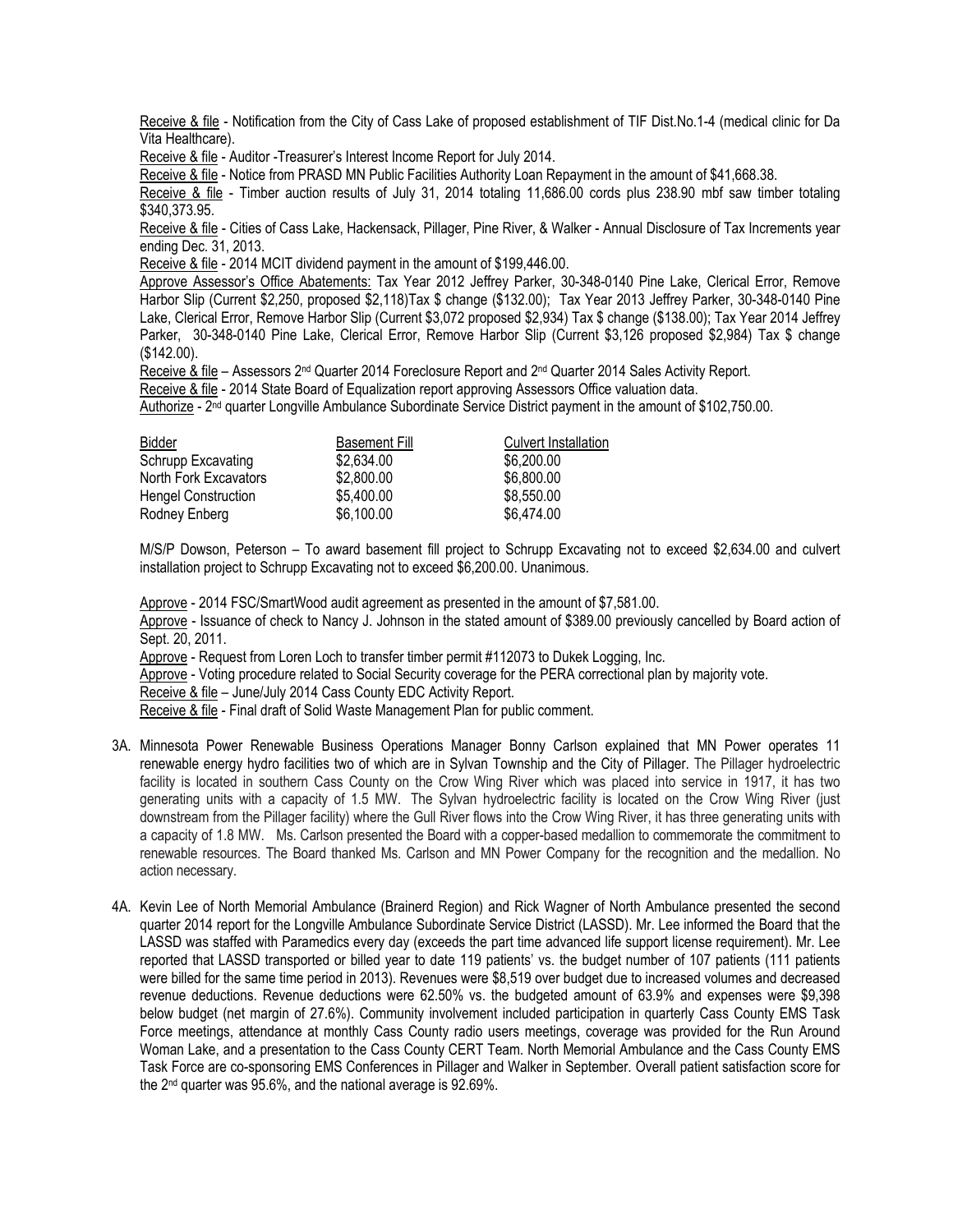M/S/P Peterson, Gaalswyk – To receive & file the 2<sup>nd</sup> quarter report from the Longville Ambulance Subordinate Service District (LASSD). Unanimous.

- 5. Leech Lake Area Watershed Foundation (LLAWF) Executive Director Lindsey Ketchel introduced herself and discussed the status of LLAWF initiatives including legislative approval of a \$2.13 million grant from State Legacy funds focused on protecting sensitive shoreland. Ms. Ketchel added that the funds will assist in purchasing approximately 105 acres and about 1 mile of pristine shoreland in Woods Bay on Roosevelt Lake in Cass and Crow Wing Counties. In addition LLAWF has identified priority conservation easements sites on 38 lakes 10 of which are located in Cass County. The Board welcomed Ms. Ketchel and thanked her for the update. No action necessary.
- 6A. Cass County EDC Executive Director Gail Leverson introduced EDC Board President Bill Palmer. Ms. Leverson discussed the State of MN (Department of Employment and Economic Development) Cass County labor market profile which includes demographic statistics and trends. Mr. Palmer discussed the EDC priorities and thanked the Board for their continuing support. No action necessary.
- 7A. Assistant Land Commissioner Kevin Dahlman reported that Cass County has received confirmation that the Omnibus Legacy Bill has been signed into law (Chapter 256 - 2014 legislative session), and appropriations are available July 1, 2014. This law provides Cass County funds to acquire key forest habitat with funds generated by a 3/8% State sales and use tax. Properties purchased with the referenced funds will be open to the public for hunting, fishing, and taking of game. Mr. Dahlman added that year to date the Land Department has sold 397 acres and have bought 420 acres of public land. Upon Board approval the Land Department will begin communication with Townships regarding potential acquisitions after August 2014. Numerous private property owners have expressed an interest in selling their private property to the public. Mr. Dahlman presented Resolution No. 38-14.

Commissioner Downham offered Resolution No. 38-14 and moved its adoption, and Commissioner Dowson seconded:

## Lessard-Sams Outdoor Heritage Fund Grantee Resolution

BE IT RESOLVED that Cass County act as legal sponsor for the project contained in MN Laws 2014, Chapter 256, Article 1, Section 2, Subdivision 3(d) Protect Key Forest Habitat Lands in Cass County-Phase V. BE IT FURTHER RESOLVED that Cass County has the financial capability to ensure adequate completion of the project and certifies that it will comply with all applicable laws and regulations as stated in the grant agreement. NOW, THEREFORE BE IT RESOLVED that Joshua Stevenson, Cass County Land Commissioner, is hereby authorized to execute such agreements as are necessary to implement the project on behalf of the recipient.

Resolution No. 38-14 was adopted by majority vote: Ayes: Downham, Dowson, Gaalswyk, Kangas, Peterson. Nays: None.

8. Chairman Kangas opened a public hearing at 6:50 p.m. ESD Director John Ringle reported that in accordance with adopted Board rules of procedure for land use related ordinance amendments the Cass County Planning Commission conducted first reading of proposed amendments to Land Use Ordinance #2005-01 and Subdivision Ordinance #2009-02 on July 21, 2014. Director Ringle stated that the Cass County Planning Commission approved the referenced amendments and recommends final adoption of Ordinance #2014-02 and Ordinance #2014-03 after 2<sup>nd</sup> reading by the Board of Commissioners. Chair of the Cass County Planning Commission Susan Sundberg explained the ordinance amendments: 1). Permitting additions to non-conforming structures when the addition meets all setbacks, 2). Allowing small animals on riparian parcels with controls, 3). Prohibiting the use of mechanized equipment for vegetation removal in bluff impact zones and steep slopes except as authorized by ESD, 4) Allowing a platted lot to be split into two parcels without going through the platting process, and 5). Change the term "Planning Advisory Commission" and "Planning Advisory Commission/Board of Adjustment" to "Planning Commission" in all instances in the Cass County Land Use Ordinance and Cass County Subdivision Ordinance. The Board thanked the Planning Commission and its Board Chair for their recommendations and ongoing work.

M/S/P Downham, Gaalswyk – To adopt on 2nd and final reading Ordinance No. 2014-02 amending Cass County Land Use Ordinance #2005-01 and Ordinance #2014-03 amending Subdivision Ordinance #2009-02 as presented effective September 22, 2014 after publication and filing as provided by law. Unanimous.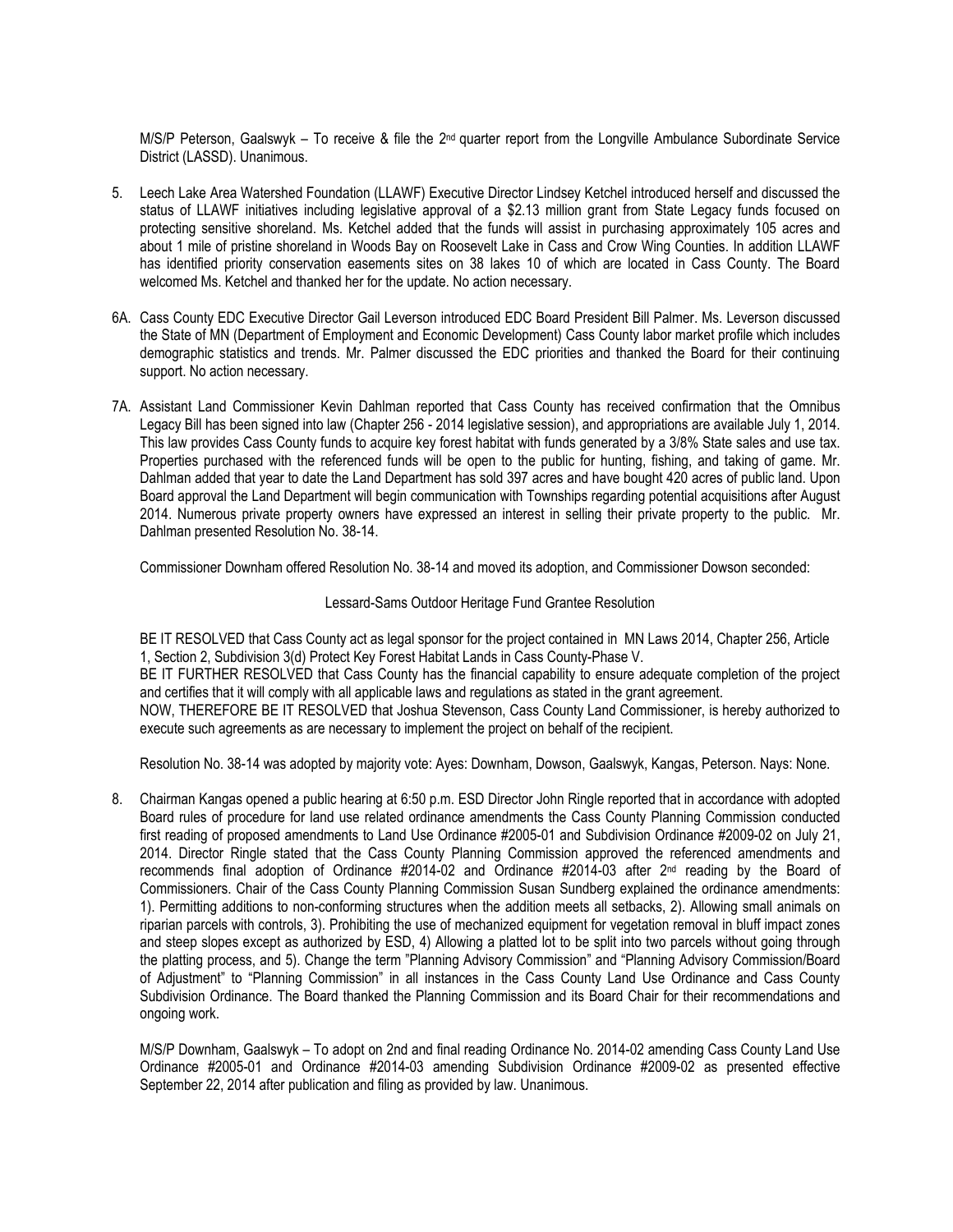9A. Central Services Director Tim Richardson reported back from the June 17, 2014 Board meeting at Homebrook Township regarding plat book publication alternatives now that the 4H federation has declined to update the 2012 print version. Mr. Richardson discussed options including: to continue creating and marketing plat books with Mapping Solutions, to create and publish an in-house plat book, or to incorporate plat style information in the current mapping application on the Cass County website. Director Richardson recommended that we not produce a plat book at this time, that we monitor demand and that we look at upgrades to our existing web mapping prior to updating the 2012 print version.

M/S/P Dowson, Downham - To approve the recommendations of Central Services Director Tim Richardson as presented and request a status report in the spring of 2015. Unanimous.

9B. Mr. Richardson presented recent correspondence from Fairview Township requesting Cass County to provide a letter of support for broadband expansion grant applications by Consolidated Telephone Company along the County Road #77 corridor. Mr. Richardson explained that broadband refers to internet connections that can transfer data and information at high speeds. Broadband service in MN is delivered through the fiber and coaxial networks of cable providers; DSL service over the telephone network; optical fiber to the home or business; mobile and fixed wireless systems; and satellite connections.

M/S/P Gaalswyk, Kangas - To authorize the Board Chair to provide a letter of support for broadband expansion grant applications including Consolidated Telephone Company. Unanimous.

10A.Highway Engineer Dave Enblom summarized the existing Highway Department's fee schedule and requested the inclusion of used snow plow cutting edges at \$1.80 per foot (buyers purchase at the various Highway Shop facilities – no County transport).

M/S/P Peterson, Downham – To approve the existing Highway Department's fee schedule and the addition of used snow plow cutting edges at \$1.80 per foot. Unanimous.

10B.Mr. Enblom discussed entering into Agreement No. 06454 with Mn/DOT and Florin Cultural Resource Services to perform Federal required archaeological surveys for the CSAH #77 City of Lakeshore project. Project cost (not to exceed \$96,964.) will be split 80% Mn/DOT and 20% local with Cass County's costs are State Aid eligible. Mr. Enblom presented Resolution No. 39-14.

Commissioner Gaalswyk offered Resolution No. 39-14 and moved its adoption, and Commissioner Peterson seconded:

IT IS RESOLVED, that Cass County enter into Mn/DOT Agreement No. 06454 with the State of Minnesota Department of Transportation and Florin Cultural Resource Services, LLC for the following purposes: To conduct a Phase I archeological survey and Phase II evaluation of any identified sites that are potentially eligible for listing on the National Register of Historic Places within the County State Aid Highway 77 (SP 011-677-013) project corridor. IT IS FURTHER RESOLVED, David Enblom County Highway Engineer is authorized to execute the Agreement and any amendments to the Agreement

Resolution No. 39-14 was adopted by majority vote: Ayes: Downham, Dowson, Gaalswyk, Kangas, Peterson. Nays: None.

10C. County Engineer Enblom requested authorization to install stop signs on CSAH #1 at its junction with CSAH #44 east of Pine River, MN. Mr. Enblom discussed the accident history, the safety enhancements to date, and the average daily traffic count of approximately 1,000 vehicles (similar on each leg of the intersection).

M/S/P Dowson, Peterson – To approve the installation of stop signs on CSAH #1 at its junction with CSAH #44 east (creating a 4 way stop intersection), and the installation of rumble strips on all 4 legs of the same. Unanimous.

10D.Construction/Design Engineer Laura Hadrava discussed the road pavement condition rating from Mn/DOT on the Cass County State Aid Highway system (County roads with a number less than 100). Ms. Hadrava compared system conditions from 2009 (poor/very poor 22.8%, fair 25.7%, good/excellent 51.5%) with system conditions in 2013 (poor/very poor 27.1%, fair 19.5%, good/excellent 53.4%). Engineer Hadrava projected system conditions in 2017 at current funding levels and existing five year plan (poor/very poor 26.5%, fair 20.1%, good/excellent 53.4%).